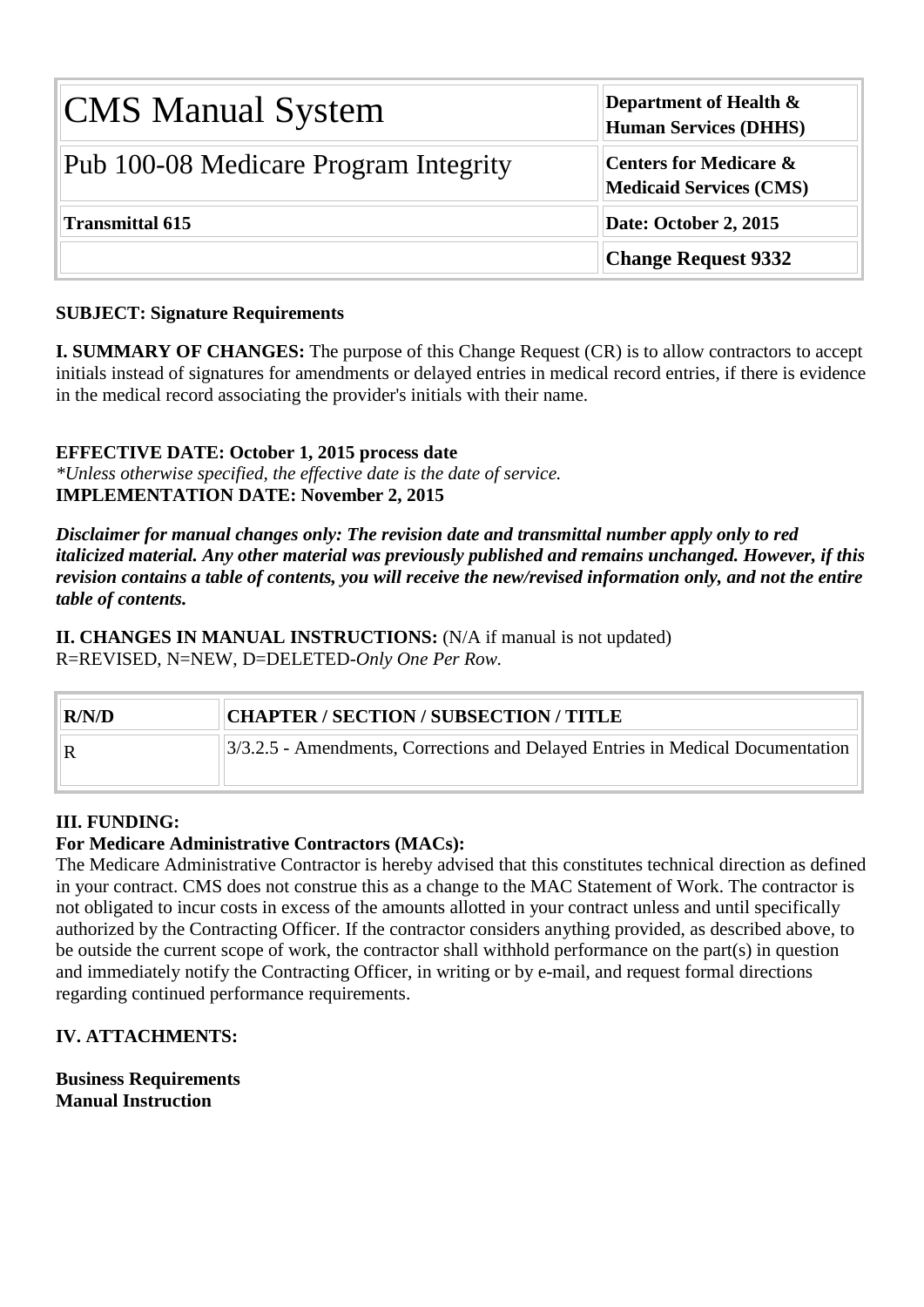## **Attachment - Business Requirements**

| Pub. 100-08 | Transmittal: 615 | Date: October 2, 2015 | <b>Change Request: 9332</b> |
|-------------|------------------|-----------------------|-----------------------------|
|-------------|------------------|-----------------------|-----------------------------|

**SUBJECT: Signature Requirements**

**EFFECTIVE DATE: October 1, 2015 process date** *\*Unless otherwise specified, the effective date is the date of service.* **IMPLEMENTATION DATE: November 2, 2015**

#### **I. GENERAL INFORMATION**

**A. Background:** Contractors are encountering many examples where a physician's amendment to a record is not valid under the program integrity manual requirements because the physician initialed rather than signed the amended entry. This CR will allow contractors to accept initials as confirmation for amended and delayed entries in the medical records.

**B. Policy:** There are no regulatory, legislative, or statutory requirement related to this CR

#### **II. BUSINESS REQUIREMENTS TABLE**

*"Shall" denotes a mandatory requirement, and "should" denotes an optional requirement.*

| <b>Number</b> | <b>Requirement</b>                                                   | <b>Responsibility</b> |   |            |                                  |             |            |            |            |                           |
|---------------|----------------------------------------------------------------------|-----------------------|---|------------|----------------------------------|-------------|------------|------------|------------|---------------------------|
|               |                                                                      | $A/B$ MAC             |   | <b>DME</b> | <b>Shared-System Maintainers</b> |             |            | Other      |            |                           |
|               |                                                                      | A                     | B | <b>HHH</b> |                                  | <b>FISS</b> | <b>MCS</b> | <b>VMS</b> | <b>CWF</b> |                           |
|               |                                                                      |                       |   |            | <b>MAC</b>                       |             |            |            |            |                           |
| 9332.1        | The contractors shall accept<br>confirmation of amendments or        | X                     | X | X          | X                                |             |            |            |            | CERT,<br>RAC <sub>s</sub> |
|               | delayed entries to paper records<br>that are initialed and dated, if |                       |   |            |                                  |             |            |            |            | SMRC,<br><b>ZPICs</b>     |
|               | the medical record contains<br>evidence associating the              |                       |   |            |                                  |             |            |            |            |                           |
|               | provider's initials with their<br>name.                              |                       |   |            |                                  |             |            |            |            |                           |

#### **III. PROVIDER EDUCATION TABLE**

| <b>Number</b> | Requirement | <b>Responsibility</b> |            |            |            |             |
|---------------|-------------|-----------------------|------------|------------|------------|-------------|
|               |             |                       |            |            |            |             |
|               |             |                       | A/B        |            | <b>DME</b> | <b>CEDI</b> |
|               |             |                       | <b>MAC</b> |            |            |             |
|               |             |                       |            |            | <b>MAC</b> |             |
|               |             | A                     | B          | <b>HHH</b> |            |             |
|               |             |                       |            |            |            |             |
|               |             |                       |            |            |            |             |
|               |             |                       |            |            |            |             |
|               | None        |                       |            |            |            |             |

#### **IV. SUPPORTING INFORMATION**

**Section A: Recommendations and supporting information associated with listed requirements:**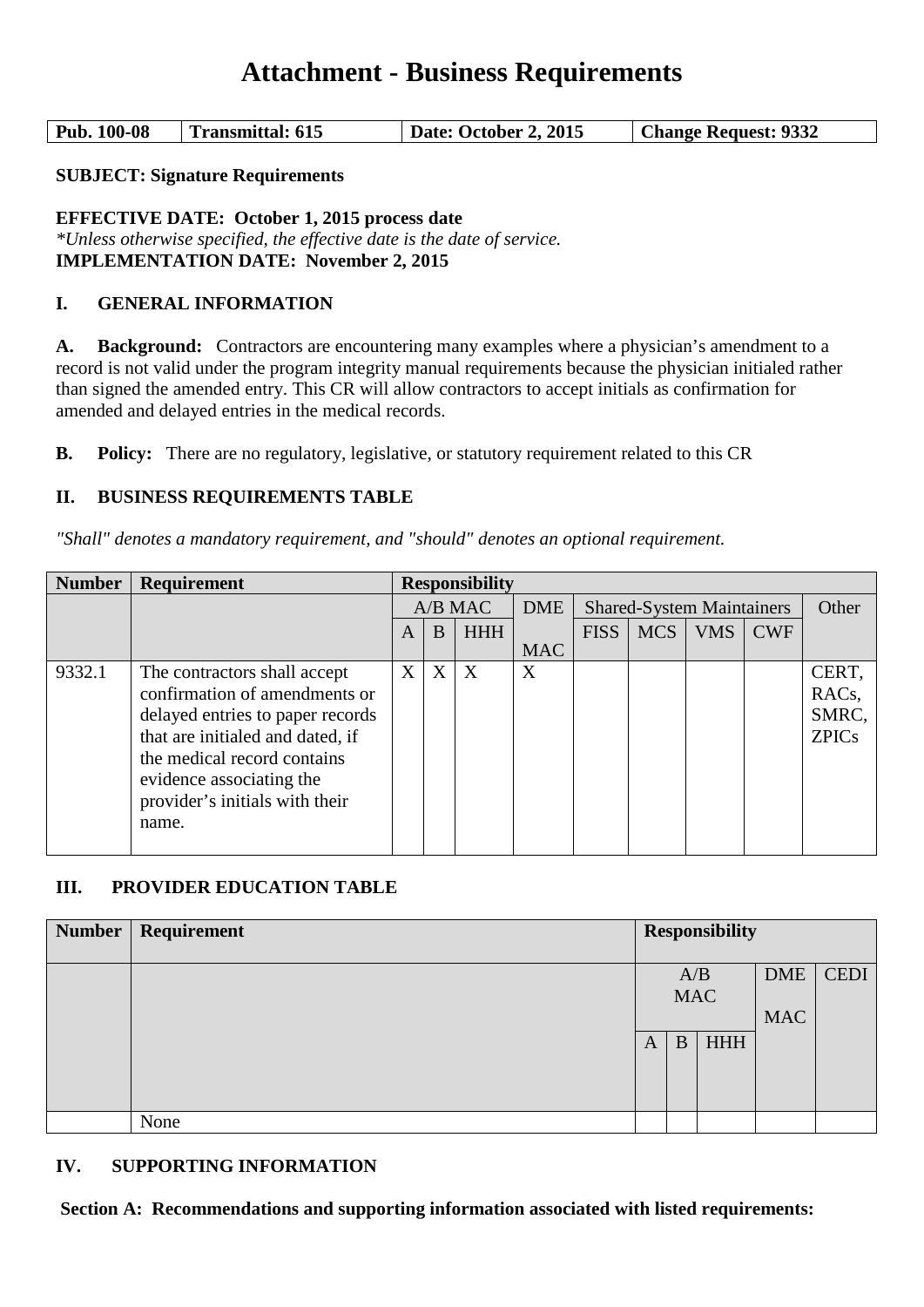| X-Ref         | Recommendations or other supporting information: |
|---------------|--------------------------------------------------|
| Requirement   |                                                  |
| <b>Number</b> |                                                  |

**Section B: All other recommendations and supporting information:** N/A

#### **V. CONTACTS**

**Pre-Implementation Contact(s):** Robert Perry, 410-786-6894 or robert.perry3@cms.hhs.gov

Post-Implementation Contact(s): Contact your Contracting Officer's Representative (COR).

#### **VI. FUNDING**

#### **Section A: For Medicare Administrative Contractors (MACs):**

The Medicare Administrative Contractor is hereby advised that this constitutes technical direction as defined in your contract. CMS does not construe this as a change to the MAC Statement of Work. The contractor is not obligated to incur costs in excess of the amounts allotted in your contract unless and until specifically authorized by the Contracting Officer. If the contractor considers anything provided, as described above, to be outside the current scope of work, the contractor shall withhold performance on the part(s) in question and immediately notify the Contracting Officer, in writing or by e-mail, and request formal directions regarding continued performance requirements.

**ATTACHMENTS: 0**